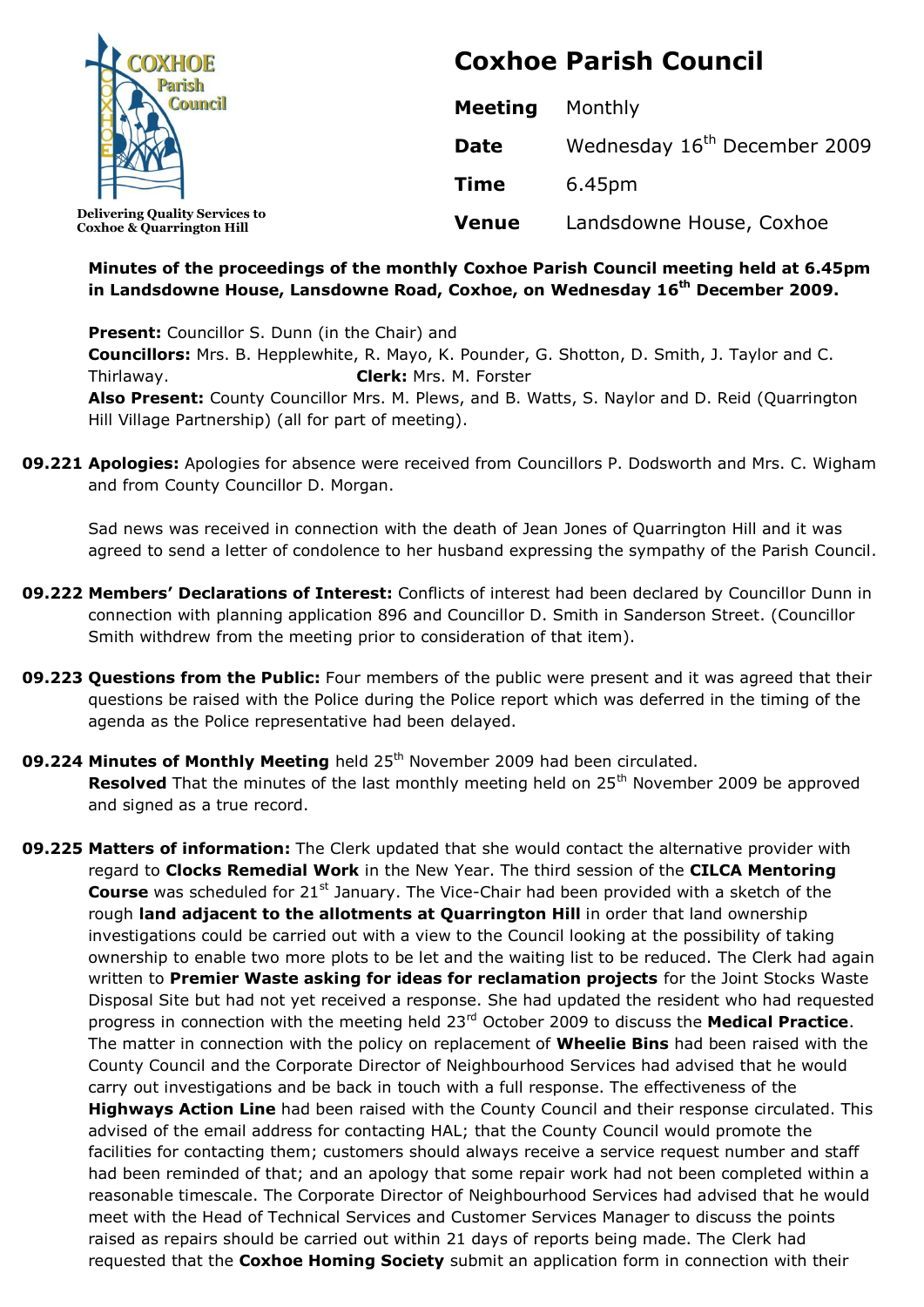request for a donation. On the matter of **Lighting to the Rear of St. Mary's Church**, a meeting had been agreed to be held in January or February in conjunction with the joint meeting with Coxhoe Community Partnership in connection with street furniture. The Clerk had written to the County Council reiterating the previous request that **Quarrington Hill allotment site be asset transferred** to the Parish Council at a peppercorn consideration. With regard to the matters raised under **Quarrington Hill Village Partnership**, the Chair and Vice-Chair only had checked the newsletter on this occasion in view of the time factor as the Clerk was to take two weeks' annual leave over the Christmas and New Year period. The matter raised regarding the possibility of the provider of the flower beds carrying out weeding whilst undertaking watering visits would be taken up as part of the review of planters, flower beds and hanging baskets. A response was awaited from the County Council with regard to the query as to when the **traffic calming at Quarrington Hill** would commence. The comparison exercise with regard to **Photocopying and Printing of Coxhoe Chronicle and Quarrington Hill Newsletter** would be completed in the short term as time allowed. With regard to the **Hellens Development**, requests had been made of Premier Waste and the County Council for a 20mph speed limit for Heavy Goods Vehicles and for the County Council to carry out additional street cleaning and advise residents of the works well in advance and to seek assurances from the developer that level crossing gates and an interpretation panel would be provided as part of the planning gain monies. The Planning Department had advised that the works and closure of the road would commence in February and that Premier Waste would employ similar alternatives to those utilised earlier in the year when the access road to the quarry had been resurfaced. They had passed on the Parish Council's concerns to the Highway department. In response to a query regarding a rumour that housing was being sought on the Fitts Site, the Principal Planning Officer had advised that he was not aware of any planning consent for housing on that site. A Member commented that any extension to the scheme should include community involvement and that the school would be affected. Arrangements had been made for Gavin Cordwell-Smith of Hellens to attend the Parish Council meeting in January to update on their development proposals, including the proposals for the percentage for art consideration. The Clerk added that the **Finance Committee recommendations** and the estimates would be dealt with during the year as set out. With regard to the **responsibility for the footpath at the Quarry Road**, it did not appear that the Parish Council was responsible and a response was awaited from the County Council as to whether this was theirs. A Member stated that the **fencing repairs outside the tip** had still not been carried out by the County Council. **Resolved** That the information be noted and the Clerk chase progress from the County Council with regard to the still outstanding fencing repair works outside the tip.

**09.226 Memorial Garden Lights and Christmas Lights** – The meter had been installed and the Memorial Lights had become operational on  $1<sup>st</sup>$  December. The Parish Council had continued to push for the connections to be installed to enable Christmas lights to be erected in 2009 but due to problems with tree roots requiring specialist tree advice, the County Council had not been able to sort this in time. The Clerk had met with the Council's insurers who had provided an assurance that the current public liability insurance provided appropriate cover as long as all installations were carried out by an electrical contractor. The electrical contractor had been put in touch with the lights provider to ensure that the connections would be compatible. The Chair thanked the Clerk and Councillor Mrs. Hepplewhite for their hard work in trying to get Christmas lights erected in 2009.

**Resolved** (i) That the budget set aside for Christmas lights in 2009/10 be carried forward to 2010/11; (ii) That the Clerk investigate the possibility of the Memorial lights being operational for one hour in the morning in addition to the evening times.

**09.227 Police Report:** Mark Ogilvie entered the meeting and submitted details of the Police Report that had been circulated for the period 20<sup>th</sup> November to  $12<sup>th</sup>$  December 2009, showing three incidents of theft, five of criminal damage, one of burglary, fourteen of anti-social behaviour and two of vehicle obstruction. Four residents present highlighted problems in the areas around the Park, Willow Court, Landsdowne Road, St. Mary's Church, and the Front Street of Coxhoe. These included instances of anti-social behaviour by youths including underage drinking, harassment of elderly residents by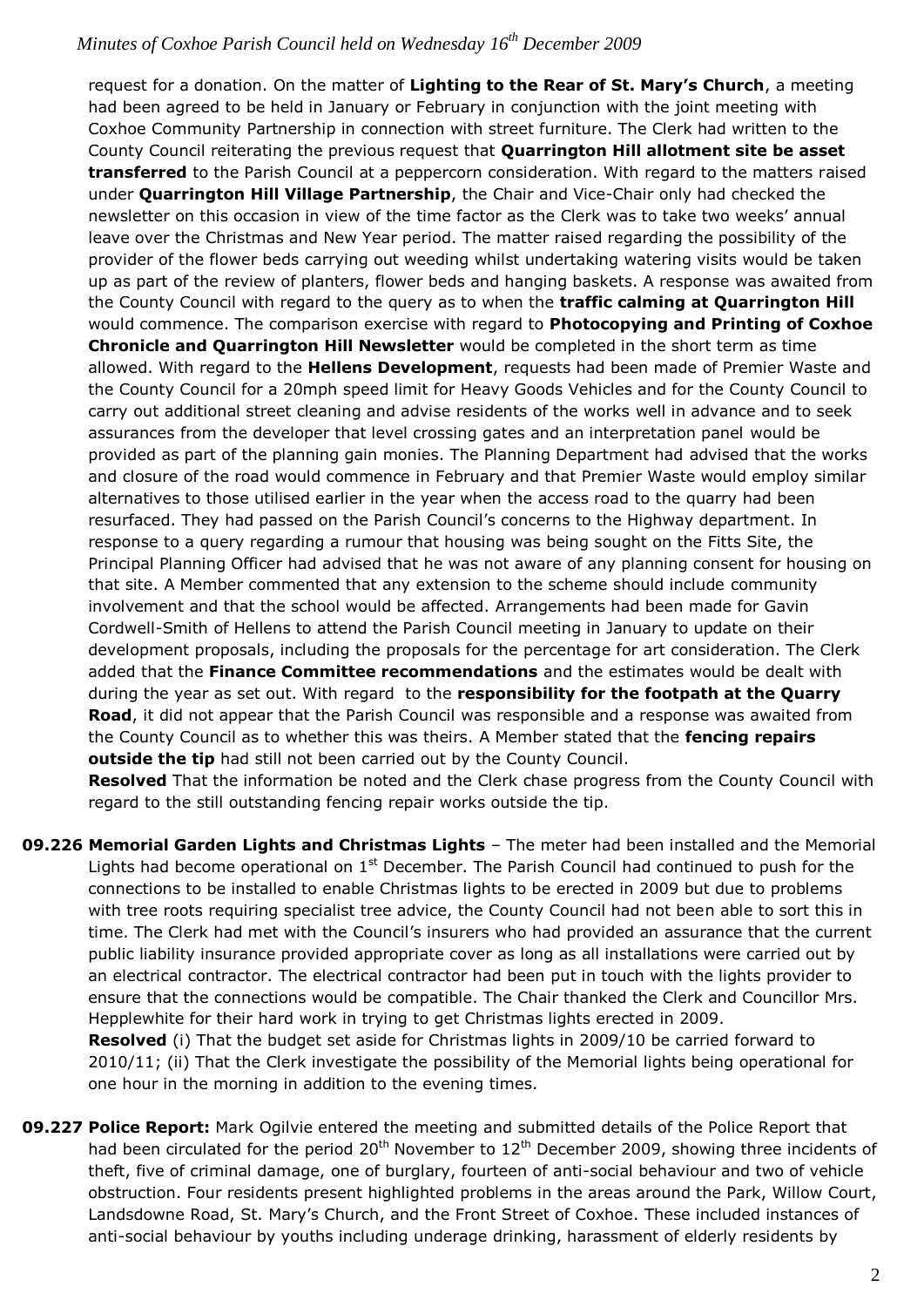peering in their windows, bottles being broken, and youths climbing on vehicles. M. Ogilvie stated that it was important that all such incidents be reported to the Police in order that action could be taken and so that the correct picture was obtained with regard to the extent of the problem. A meeting was to be held involving appropriate agencies to discuss the problems of anti-social behaviour and the fear of crime in Coxhoe and it was useful to have the insight and experiences of the residents. It was anticipated that the meeting would be held  $18<sup>th</sup>$  January 2010 at 4.30 p.m. in Landsdowne House. Attention would be given to the areas in the meantime. The Police had finite resources to deal with the many areas within their jurisdiction but they would be trying to address specific times and locations and needed the correct input by way of incidents being reported. M. Ogilvie left the meeting.

**Resolved** (i) That the Police Report from 20<sup>th</sup> November to 12<sup>th</sup> December 2009 be noted and displayed on the notice boards; (ii) That notices be displayed in the notice boards regarding the meeting to discuss anti-social behaviour and the fear of crime in Coxhoe once the date was confirmed; (iii) That the editors of both village newsletters include contact details for the Police in the next editions.

**09.228 Speed Visors** – Difficulties were being experienced in connection with finding the correct contact at NEDL who had advised that additional costs would need to be paid for the installation of power to the pole at Coxhoe due to the need for reinstatement works to a garden. It had not, therefore, been possible to ascertain the exact location and size of garden reinstatement required to enable costs to be compared. The Parish Council had requested the County Council's assistance in this matter as the County Council had attended the site visit with NEDL and were dealing with the installation of power to the poles. Notification had been received late Thursday afternoon that the visors would be installed early Friday morning so the Parish Council had asked that the County Council pole at Coxhoe be utilised for the first position. The County Council had advised that their pole was for battery powered visors and did not have power to it. In order to utilise both visors, arrangements had therefore been made, following consultation with the Chairman of the Parish Council, for both visors to be installed at Quarrington Hill until the situation regarding the poles at Coxhoe was sorted.

The County Council had requested information on the frequency and sequence of rotation. It was suggested that the signs be rotated every four months in accordance with the recent recommendations of the Finance Committee and that to save costs, the sequence match in with when the County Council were doing works in the area. G. Jones at the County Council had suggested that Steetley Terrace at Quarrington Hill be rotated directionally for each move and that the other visor be moved directionally in Coxhoe and then move to the other end of Quarrington Hill as that was only suitable for traffic coming in from Cassop. The Chairman of the Parish Council had requested assistance from a County Councillor as the Parish Council had understood that both poles at Coxhoe would have power to them. The Vice-Chair of the Parish Council added that the County Council had stated that they would be powering all their poles and that it had been agreed at a Traffic Management Working Party that each Council pay for one pole each in Coxhoe to have power, due to the mutual benefit this would provide. It had also not previously been stated by the County Council that the Cassop end of Quarrington Hill could only be used in one direction and this was contrary to the agreement made.

The Clerk added that she had met with the Council's insurers and requested that the two speed visors be added to the insurance policy. Costs were awaited in this regard and for all additional items added following a check of the asset register against the insurance policy. Representatives of the Quarrington Hill Village Partnership stated that whilst it was too early to tell the full effect, the visors did seem to be slowing the traffic down. The Chair added that the signs should have data logging facilities so their effectiveness could be ascertained.

 **Resolved** (i) That the County Councillors pursue the County Council providing power to their pole at Coxhoe; (ii) That the Clerk continue with efforts to ascertain the costs for having power provided to the second pole at Coxhoe; (iii) That the Clerk advise the County Council that the frequency of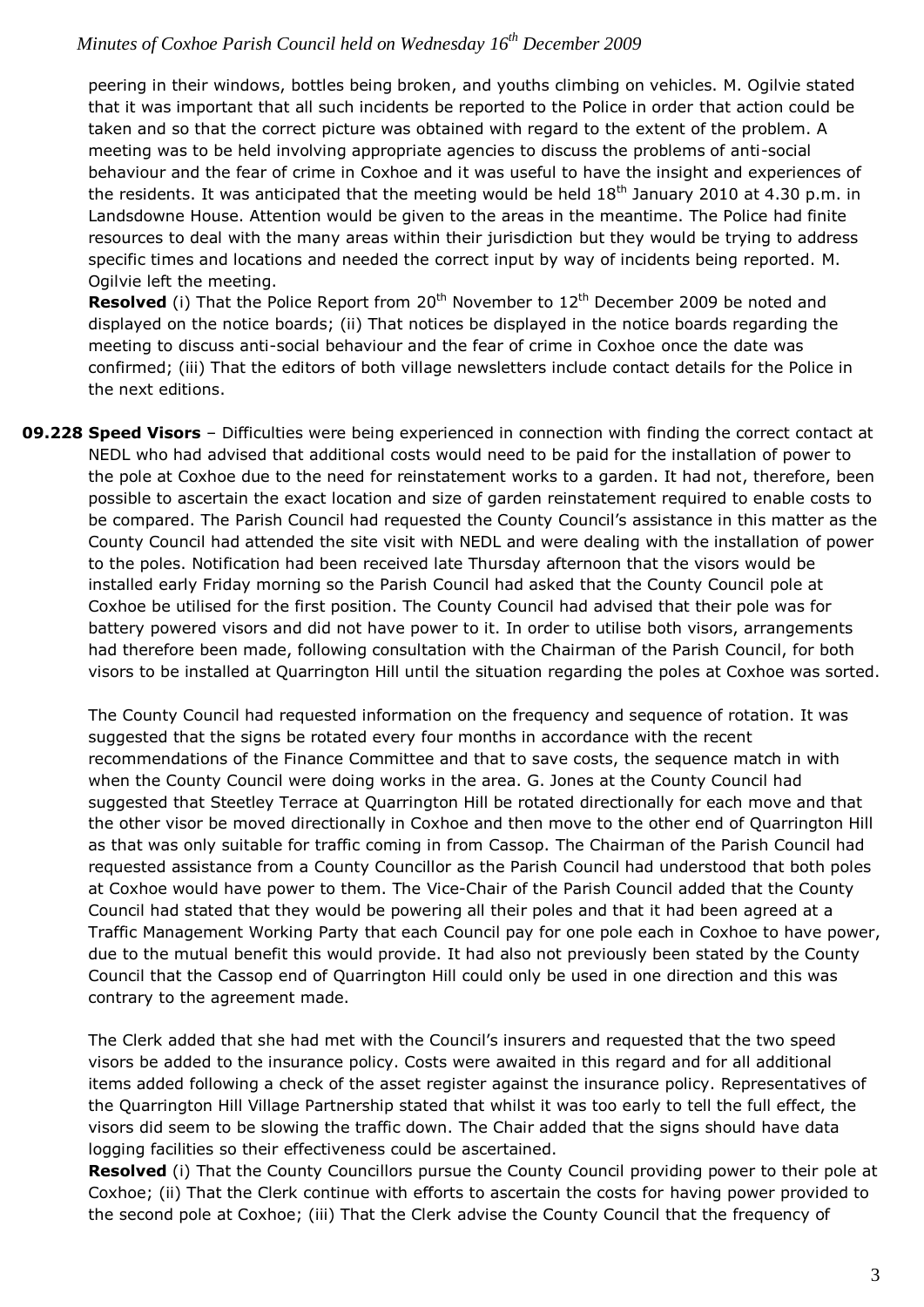rotation will be three times per year, to accord with the County Council's schedule of works, and ascertain costs for such.

**09.229 One Stop Shop at Coxhoe Leisure Centre** – County Councillor Morgan's response had been circulated following questions raised at the last meeting regarding rumours over the uncertainty of the future of the one stop shop at Coxhoe. This advised that as part of their corporate improvement programme, the County Council was exploring all current access points from former Councils, looking at customer numbers, services delivered, costs, and customer satisfaction etc. to come up with an options appraisal for each site. No decisions had been made to date. Some residents present advised that they were not aware of the service. A Member expressed concern that the service may be lost if it was not used and it should be publicised.

**Resolved** That the editors of both village newsletters incorporate information to publicise the one stop shop in the next editions to ensure that the service was utilised to its full capacity.

## **09.230 Correspondence:**

#### 09.230.1 **Durham County Council (DCC):**

- **(A) EDRC AAP Local Councils Committee** The minutes for the meeting of 17<sup>th</sup> November 2009 and draft agenda for  $19<sup>th</sup>$  January 2010 had been circulated. **Resolved** That the information be noted.
- **(B) Public Consultation Admission Arrangements 2011/12 –** a link had been circulated to the County Council document. The Clerk would collate any views passed in time for the consultation response deadline of  $31<sup>st</sup>$  January 2010. The Vice-Chairman of the Parish Council wished to discuss Coxhoe schools admissions as the County Council was discussing possible building works with the school. **Councillor Dunn declared an interest** as a Governor of the school and advised that the Unitary Authority had put proposals to the head teacher to limit admissions to 34 to 38 per year. They may increase Key Stage 1 classrooms and possibly Stage 2 and convert the toilets with four rooms to be repartitioned to five. The big issue would be whether the hall would be large enough and the school was keen to know whether the community were happy with the proposals. Extra houses would increase the waiting lists and nearby schools were at capacity. Coxhoe children should go to Coxhoe school. County Councillor Mrs. Plews advised that she and County Councillor Morgan had met the head teacher and appropriate Officers at the County Council about how a new school could be sought. It was stated that Governors and the head teacher needed to deem a new school or an extension necessary and put this to the County Council.

**Resolved** That Councillor Dunn take the matter up with the Head Teacher and School Governors and County Councillors continue to lobby for a new school.

**(C) Playbuilder Programme 2010/11** – The AAP Co-ordinator had sent information advising that the County Council had secured over £1m for the development of 22 new or refurbished play areas in the County and wanted expressions of interest by  $11<sup>th</sup>$  December 2009. The Clerk had forwarded the information to both Partnerships. Quarrington Hill Village Partnership representatives advised that they had submitted an expression within the deadline set and then been advised that this had been extended to  $4<sup>th</sup>$  January 2010. A Member stated that supplementary information should be allowed prior to the amended deadline date.

**Resolved** That the information be noted.

**(D) Precept Requirements –** The Clerk advised that a letter had been received from the County Council after the agenda had been sent. At the last meeting the precept requirement for Coxhoe Parish Council had been set at £38,500. The tax base advised by the County Council by email had been 1305.6 but the letter stated that it was 1292.5. This meant that the Band D charge would be £29.79, not £29.49 as previously advised and this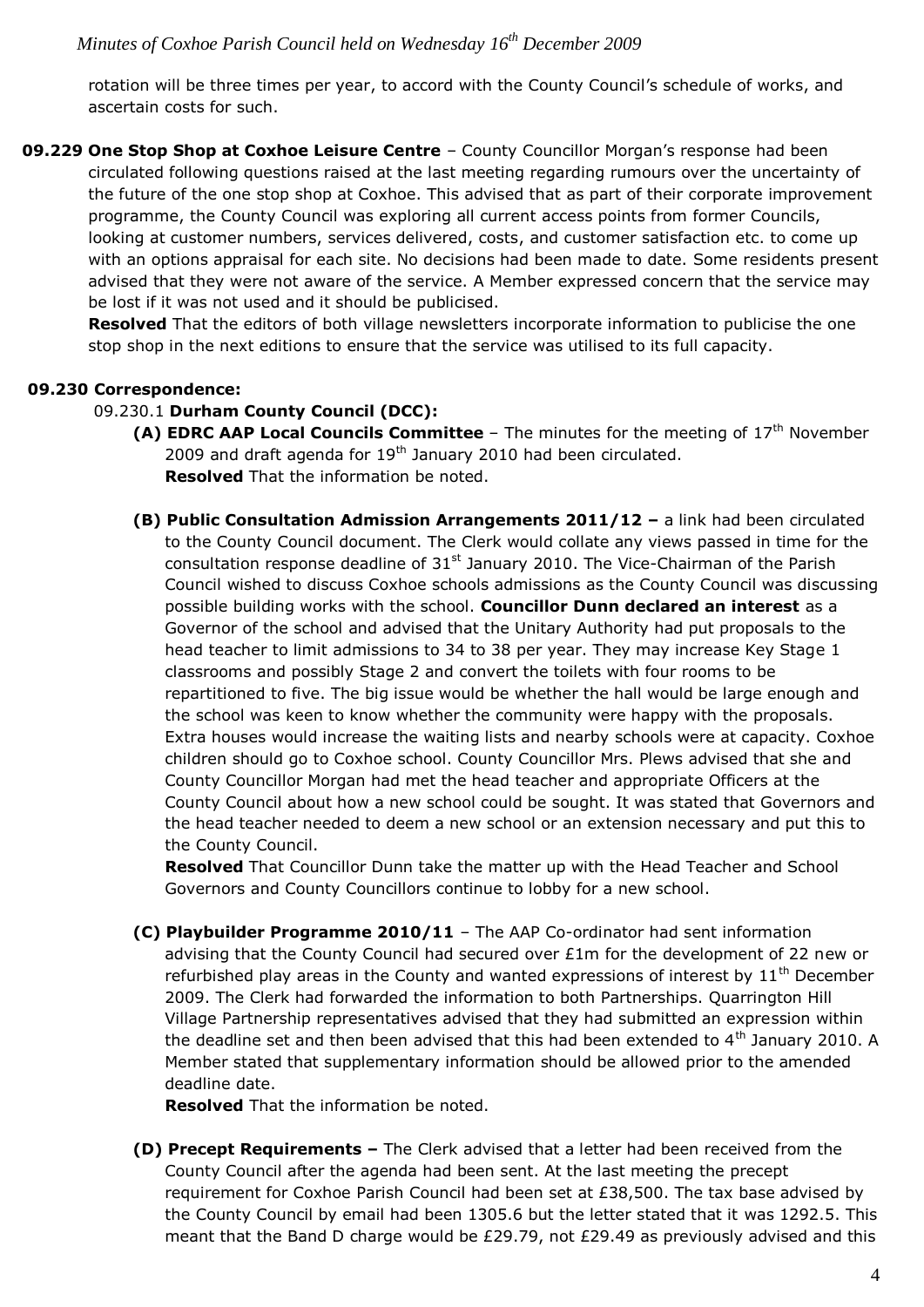would be an increase per annum of £2.86 per Band D household, not £2.56. The County Council had submitted an apology that the figure originally supplied had not taken account of the deduction for non-collection. The letter had also advised that Parish and Town Councils should assume that the Double Taxation Grant would remain the same as the previous year. The Clerk stated that this was disappointing as a great deal of work had gone into providing the information that the County Council had requested in this regard. The County Council needed to make savings, however, of £60m over the next three years. **Resolved** That the information be noted.

## 09.230.2 **County Durham Association of Local Councils (CDALC):**

**(E) NALC/SLCC Networking Lunches 2010 -** Details had been circulated. No-one had indicated that they wished to attend.

**Resolved** That the information be noted.

- **(F) CDALC Executive Committee** the agenda for 2nd December and minutes of 2nd September and  $11<sup>th</sup>$  November had been circulated. **Resolved** That the information be noted.
- **(G) County Training Partnership**  were holding an allotments course in February. As it coincided with the date of the Parish Council meeting, the Clerk would request the written material.

**Resolved** That the information be noted.

- **(H) NALC E-Bulletin**  the latest briefing had been circulated. **Resolved** That the information be noted.
- **(I) NALC National Council** The reports of the Chairman and Chief Executive to the National Council meeting on 15<sup>th</sup> December 2009 had been circulated. **Resolved** that the information be noted.
- **(J) National Training Strategy Review** A link to an online survey had been sent to enable Parish and Town Councillors to inform the NTS of the learning and development needs of the sector. The Clerk would help any Councillor requiring assistance in its completion, utilising the Council's computer for those without facilities.

**Resolved** That the information be noted and Councillors complete the questionnaire should they choose to do so.

**(K) Anti-Social Behaviour** – CDALC had sent a request from the County Council's Safer and Stronger Communities Scrutiny Committee after the agenda had been sent out. This asked for views and comments on anti-social behaviour including environmental crime in parks and open spaces, and on private sector landlords. Members asked that the matters discussed be raised including dumping of litter along the new link road requiring frequency of cleaning to be increased from once per month; rubbish on verges requiring increased litter picking frequencies (including tourist areas such as Beamish and High Handenhold where the County Council could maybe erect signs reminding people to take their litter home with them) (County Councillor Mrs. Plews advised that there would need to be a shift in priority to increase frequency of litter picking in different areas due to finite resources and that she would raise this matter with the County Council); the anti-social behaviour issues being experienced near the Leisure Centre and neighbouring areas discussed earlier during the Police report and the vandalism on the Front Street including retailers' windows being broken; the problem of dog fouling in the streets (particularly Sanderson Street, the archway from The Avenue and the pathway from The Grove and at the football park at Coxhoe near the Leisure Centre), that required more regular cleaning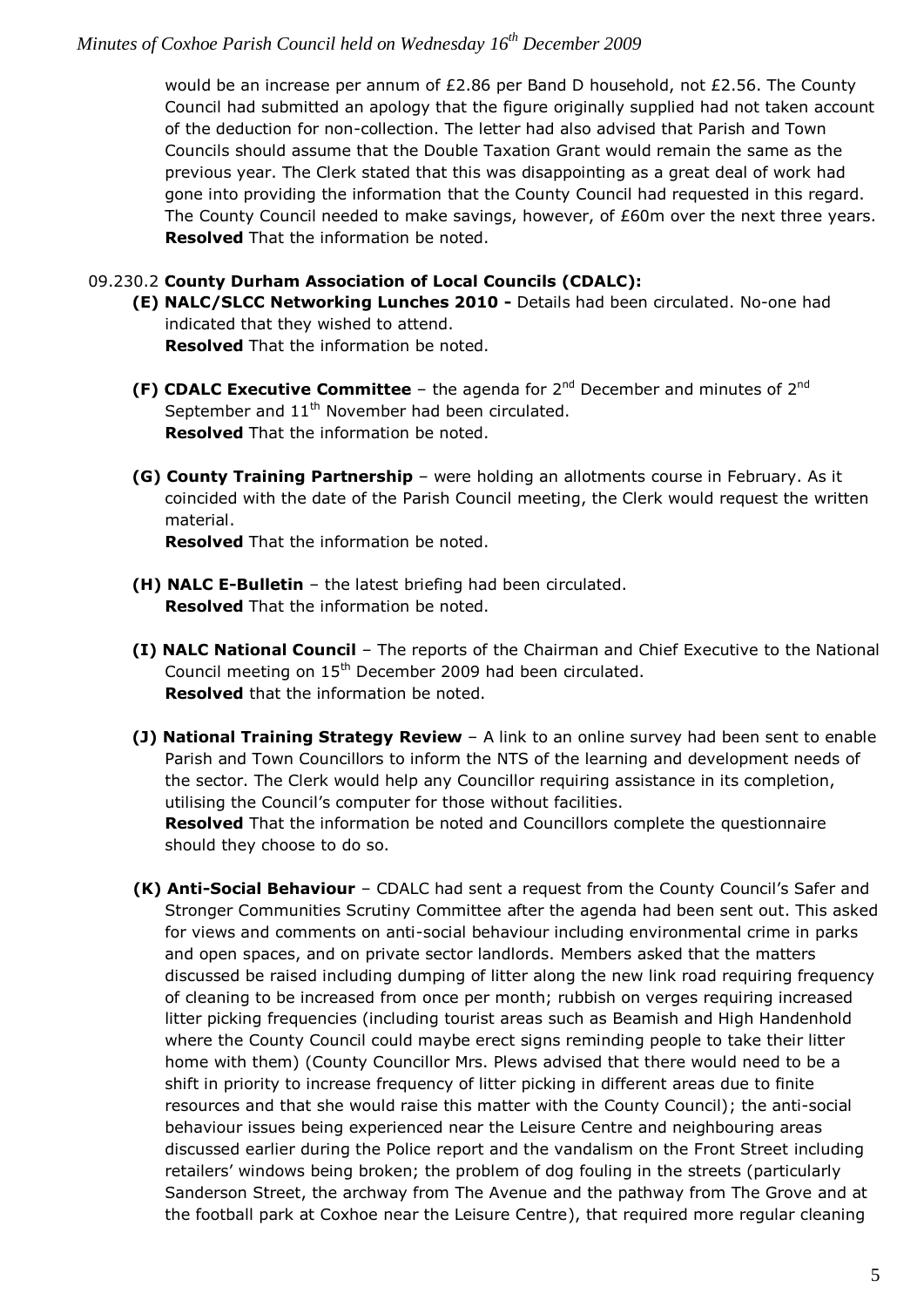of the footpaths, fines to be distributed from the Neighbourhood Warden, and more dog fouling bins.

**Resolved** That the Clerk raise the items discussed in response to the request and also raise the areas mentioned as being particular problem areas of dog fouling with the Neighbourhood Warden.

## 09.230.3 **Other Correspondence:**

#### **(L) Resident re Non-compliance with No Entry Restriction at Cornforth Lane**

**Roundabout** – A letter had been circulated asking for any progress since this matter had been raised previously by a resident of School Avenue. The Chairman had forwarded the letter to Mark Ogilvie and the appropriate County Councillor as this was an enforcement issue for the Police and County Council to deal with. As a result, Mark Ogilvie of the Police had offered to visit the resident to discuss the issue. The resident had advised that he was happy that someone was listening and had thanked the Parish Council for taking an interest and adopting a pro-active approach. It was suggested that there may be monies available from the Area Action Partnership for residents to operate mobile cameras with the PCSOs to enable the Police to take action against offenders.

**Resolved** That the information be noted and the Clerk pass the information regarding the possibility of potential funding for "mobile residents' cameras" to be used to record motoring offences (such as that being complained of regarding motorists not complying with the no entry restriction at Cornforth Lane Roundabout) to the Police.

- **(M) Resident re Quarrington Hill Churchyard** letter had been circulated, together with Council's response advising that this was the responsibility of the Parochial Church Council. **Resolved** That the information be noted.
- **09.231 Coxhoe Community Partnership:** The projects update of 15<sup>th</sup> December, Youth Room Partnership minutes of  $3<sup>rd</sup>$  December and agenda for 21<sup>st</sup> January, and Community Partnership agenda of 2<sup>nd</sup> December had been circulated. Councillor Mrs. Hepplewhite updated that the opening event for the Living Churchyard had been rearranged to March 2010; the Village Hall entrance doors were completed; an application would be submitted to the Coalfield Regeneration Trust for assistance with the internal doors; an opening event would be organised with Quarrington Hill on completion of the Parish Paths; £30k had been agreed by the AAP for Stage 3 of the Cycle Routes together with £30k from LTP funding and potentially another £50k. There was a need to reduce the numbers for the Youth Room to 30 as the venture needed to be self financing and staff costs needed to be covered. It was hoped that as many people as possible would attend the January meeting to resolve this. Surveys were being undertaken with the youths. A Member stated that the Partnership should raise this with the Police as the project was keeping youths off the streets. County Councillor Mrs. Plews advised that she would try to get to the meeting and that County Council funding could be explored if costs were known.

The Clerk added that it had been agreed at the last meeting that the joint meeting to discuss street furniture be held in conjunction with the meeting in connection with lighting and improvements for St. Mary's Church and that this be held in January or February 2010. She had written on behalf of the Parish Council and Coxhoe Community Partnership asking that the County Council provide a litter bin and carry out litter picking in the Living Churchyard. The Head of Direct Services had responded that the County Council should be able to help and that the Clean and Green Manager would give consideration to the operational issues and get back to the Parish Council in this connection. The Clerk had also written to the County Council regarding the possibility of their providing computer classes at Coxhoe and had asked about the possibility of the County Council assisting in developing / hosting a new website for the Parish Council that the Parish Council would then maintain. The reminder to the Leisure Centre staff to report all incidents of anti-social behaviour to the Police could be brought up at the meeting to be arranged in January on this matter.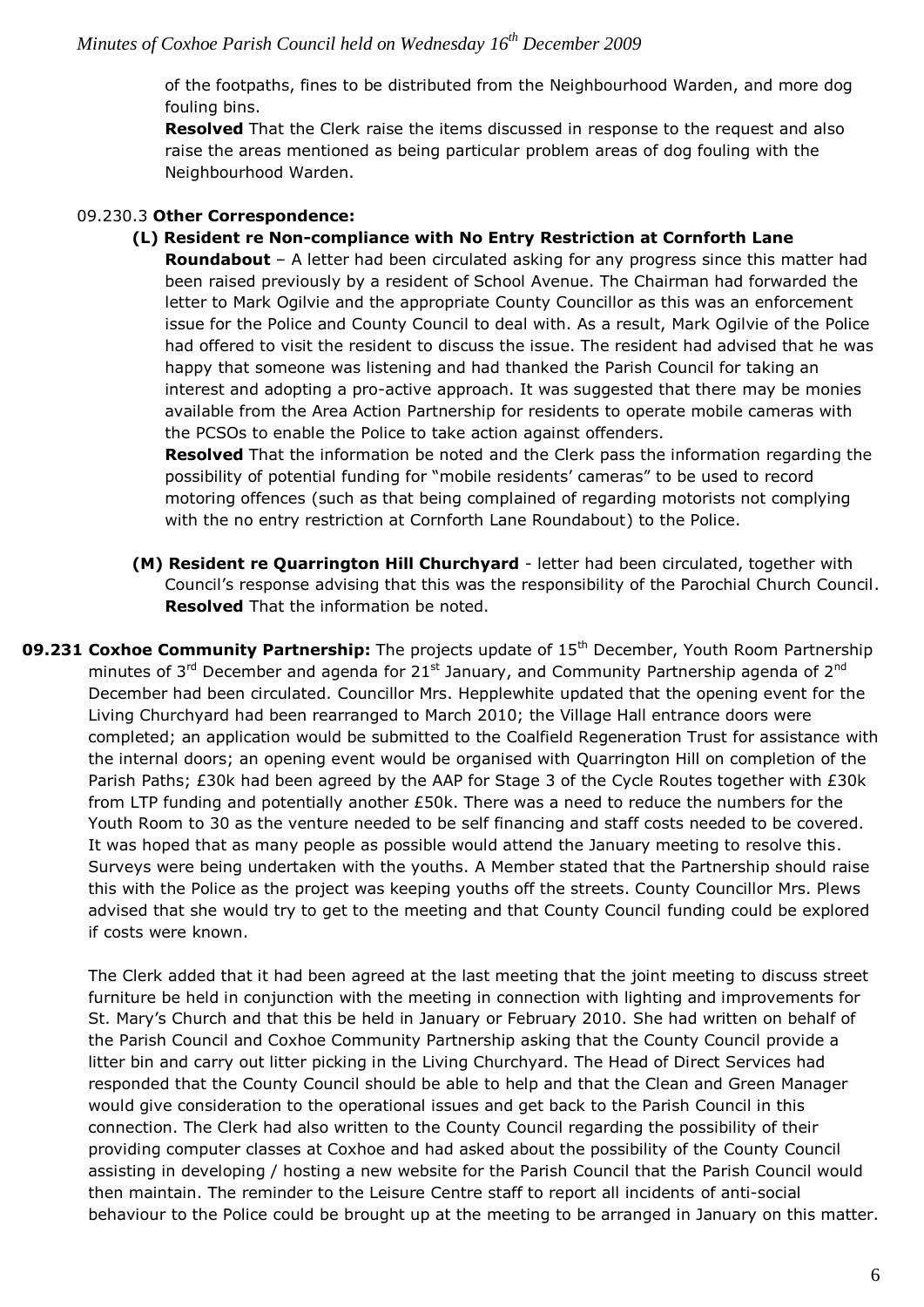Councillor Mrs. Hepplewhite advised that to date three people had asked about computer classes. The Chair stated that the Partnership made a fantastic contribution to the village of Coxhoe. **Resolved** (i) That the information be noted and responses be awaited from the County Council with regard to litter picking and provision of a litter bin in the Living Churchyard, computer classes in Coxhoe, and assistance with development of a new Parish Council website; (ii) that the meeting to discuss street furniture with the Community Partnership be linked to the meeting in connection with lighting to the rear of St. Mary's Church and be arranged for February 2010; (iii) That the Leisure Centre Management be reminded of the need to report all incidents of anti-social behaviour to the Police at the joint meeting to be held in January 2010.

**09.232 Quarrington Hill Village Partnership:** The Clerk advised that no minutes or agendas had been received since the last Council meeting but there were three representatives of the Partnership present at the meeting. Ms. S. Naylor, Secretary to the Partnership, stated that the fourth annual Christmas Party for under 13s had been a big success and well attended. There had also been good representation at a youth event at "The Loveshack" in Durham City held by Galaxy Radio. It was four weeks into the rock climbing course and organisers had commented that the behaviour of the individuals involved was some of the best they had seen. A reply had been sent to the Charity Commissioner in connection with correspondence received on the running of the Partnership and the outcome was awaited. The Playbuilder funding application had been submitted and £15k had been applied for from AAP funding and £10k from the Members' fund. County Councillor Mrs. Plews advised that the £15k had been approved and the Chair added that the Parish Council had also set aside  $£1k$  for the play equipment. Ms. Naylor stated that there may be a need to change some of the proposed equipment to meet the Playbuilder requirements but the position with regard to funding was hopeful. She added that the Partnership wished to clarify with regard to invitations to attend their meetings that they were happy for any Parish Councillor, other than the Member named, to attend. The Chair commented that the Parish Council had expressed its position on the autonomy of both Partnerships, the Parish Council could not get involved, and it was for the Partnerships to make their own arrangements. The Parish Council wanted to work with both village Partnerships to deliver the Community Plan, the matter of attendance needed to be resolved amicably between the Partnership and the individual named, and the Parish Council could not get involved.

**Resolved** That the information be noted.

- **09.233 Crowtrees Heritage Group**: There had been no correspondence since the last meeting. **Resolved** That the information be noted.
- **09.234 Web Statistics:** had been circulated for the period 30<sup>th</sup> November to 14<sup>th</sup> December 2009. **Resolved** That the information be noted.

County Councillor Mrs. Plews, B. Watts, S. Naylor, D. Reid and all members of the public left the meeting.

## **09.235 Finance:**

09.235.1 **Budget Update:** An account summary had been circulated that showed income and expenditure for the year and current balances reconciled against the latest bank statements. Details were circulated of the budget for 2009/2010, with income and expenditure and the variance against each budget heading to the end of November and the Clerk went through the budgetary comparison information in detail. Central Services was still an area of concern due to unanticipated expenditure and some budget allocations being underestimated although income during the month from a VAT return had assisted this position. Smaller areas that may be overspent at the end of the year were projects and valuation fees. She reiterated that there was still a need to exercise caution for the remainder of the financial year as there was still a fair amount of committed expenditure due on completion of ongoing projects and work.

**Resolved** That the information be noted.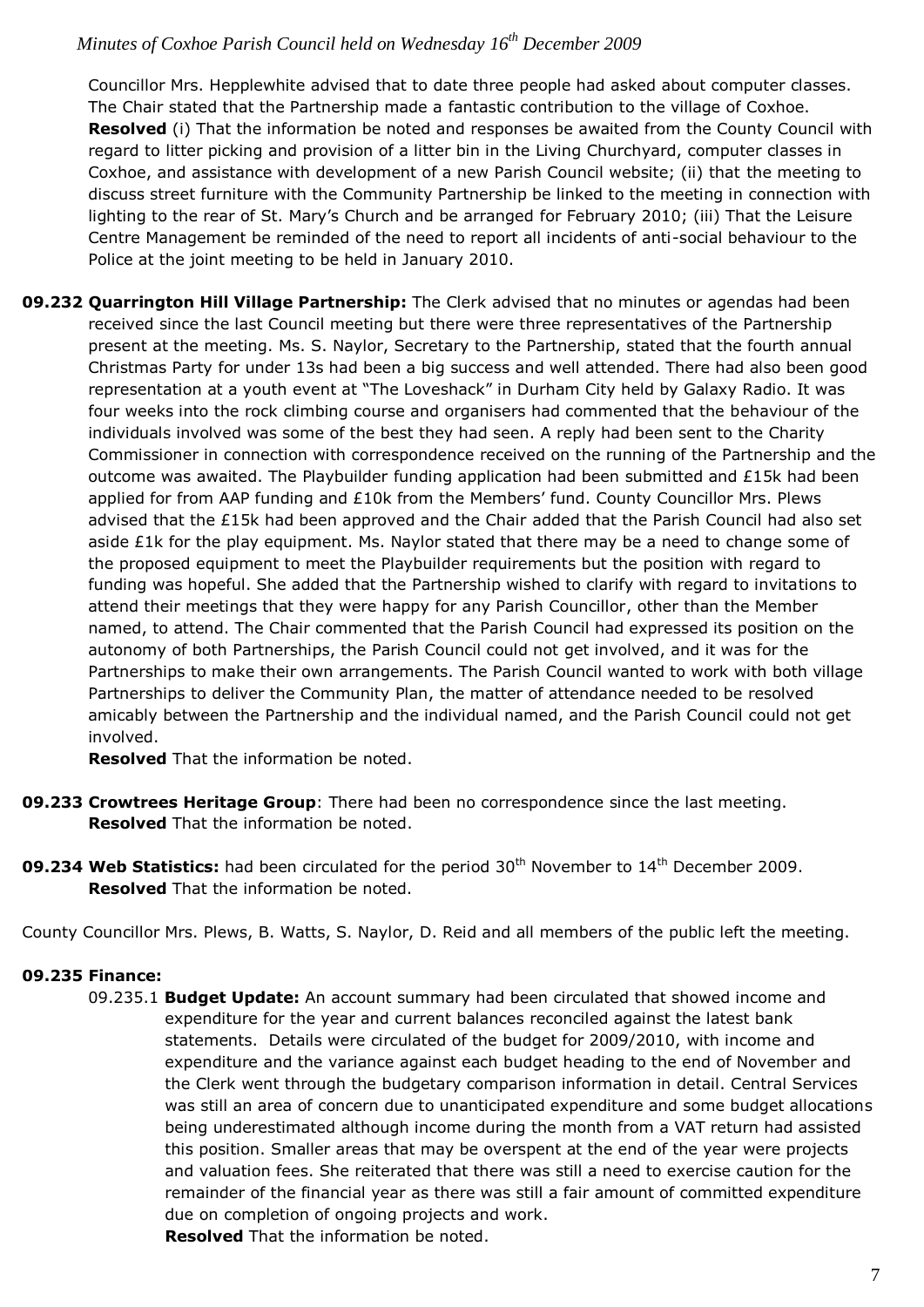09.235.2 **Accounts for payment** – Details of financial payments required for the month had been circulated, together with the month end bank balances figure after the expenditure. **Resolved** That all payments presented be signed and paid:

| <b>Creditor</b>                                | Reason                                                        | £      |
|------------------------------------------------|---------------------------------------------------------------|--------|
| Durham City District CVS                       | Printing of Coxhoe Chronicle                                  | 350.00 |
| <b>Total Business Group</b>                    | <b>Photocopier Contract</b>                                   | 43.13  |
| Browns Close Residents'<br>Association         | Section 137 Donation - Christmas festivities                  | 30.00  |
| County Durham School<br><b>Benevolent Fund</b> | Section 137 Donation                                          | 50.00  |
| 3 Mobile                                       | Broadband & Mobile November                                   | 49.56  |
| M. Forster                                     | Clerk Salary (including reimbursement of additional<br>hours) |        |
| Post Office Ltd.                               | HMRC - Tax and N.I. Contributions Nov.09 - Jan.10             |        |

- **09.236 Internal Audit Report 2009/2010 – Six Month Review:** The Internal Auditor had carried out a six month review including the budgetary control process, checks of creditors' payments, and Council minutes. The report had concluded that the internal controls were very good and the level of assurance to Members was high. There were no recommendations required for improvement. The Chair congratulated the Clerk for her hard work in achieving this outstanding position for the Council. Members commended the new financial reporting systems. **Resolved** That the information be noted.
- **09.237 Planning Applications:** Details had been circulated of planning applications that had been determined under delegated authority from  $17<sup>th</sup>$  November to  $14<sup>th</sup>$  December 2009 and of applications received since the last meeting. **Councillor S. Dunn declared an interest** in application ref 896 for a Two Storey Extension to Side and Single Storey Extension to Rear at Oakwood as he was a friend of the applicant and took no part in the discussion or decision on that item. Two applications had been received since the agenda had been despatched and these were 932 for a porch to the front of Orchard House, Linden Villas, and 876 for alterations to the fenestration at the front of Foxtons Coffee Shop in the Front Street at Coxhoe. Members' comments had been requested urgently on application 876 to comply with the deadline set by the County Council. The application was listed as pending consideration but it appeared that the works had been carried out. Comments had included that the visual impact and design were not in keeping with the character and appearance of the rest of the Front Street which was a material planning consideration on which the Council could make an objection. It had also been mentioned that the development had taken place prior to planning approval being granted. Further examples of unauthorised development had been cited as the new lights on the front of the Workingmen's Club, the no parking signs and unapproved commercial signs either side of Commercial Road, and works carried out to the former Church School, with rubbish left there. Members commented that the frontage of Foxtons looked odd as one of the windows had not been matched to the others and it was uncertain whether the development was complete. Members expressed sympathy for the owners as the application stated that they had had to replace the frontage due to recurring vandalism of the previous large windows. They considered the finish, however, to be of poor quality. It was stated that if the front was painted in a more attractive way than the present brown wood stain it may be an improvement but the Council should object to the present position as the frontage was not aesthetically pleasing. It was not in accordance with the character and setting of the village and was an unwelcome precedent which would adversely affect the amenity of the area. **Resolved** (i) That the information on delegated authority decisions be noted; (ii) That the information on planning applications 885 at Lynn Park Crescent, 896 at Oakwood, and 932 at Linden Villas, be noted; (iii) That with regard to application 876 for alterations to the fenestration at the front of Foxtons Coffee Shop in the Front Street at Coxhoe, the Clerk advise the County Council of the Parish Council's comments and ask that they be taken into consideration in determining the application; (iv) That the Clerk report the unauthorised developments mentioned at the meeting to the County Council's Planning Enforcement Officer.